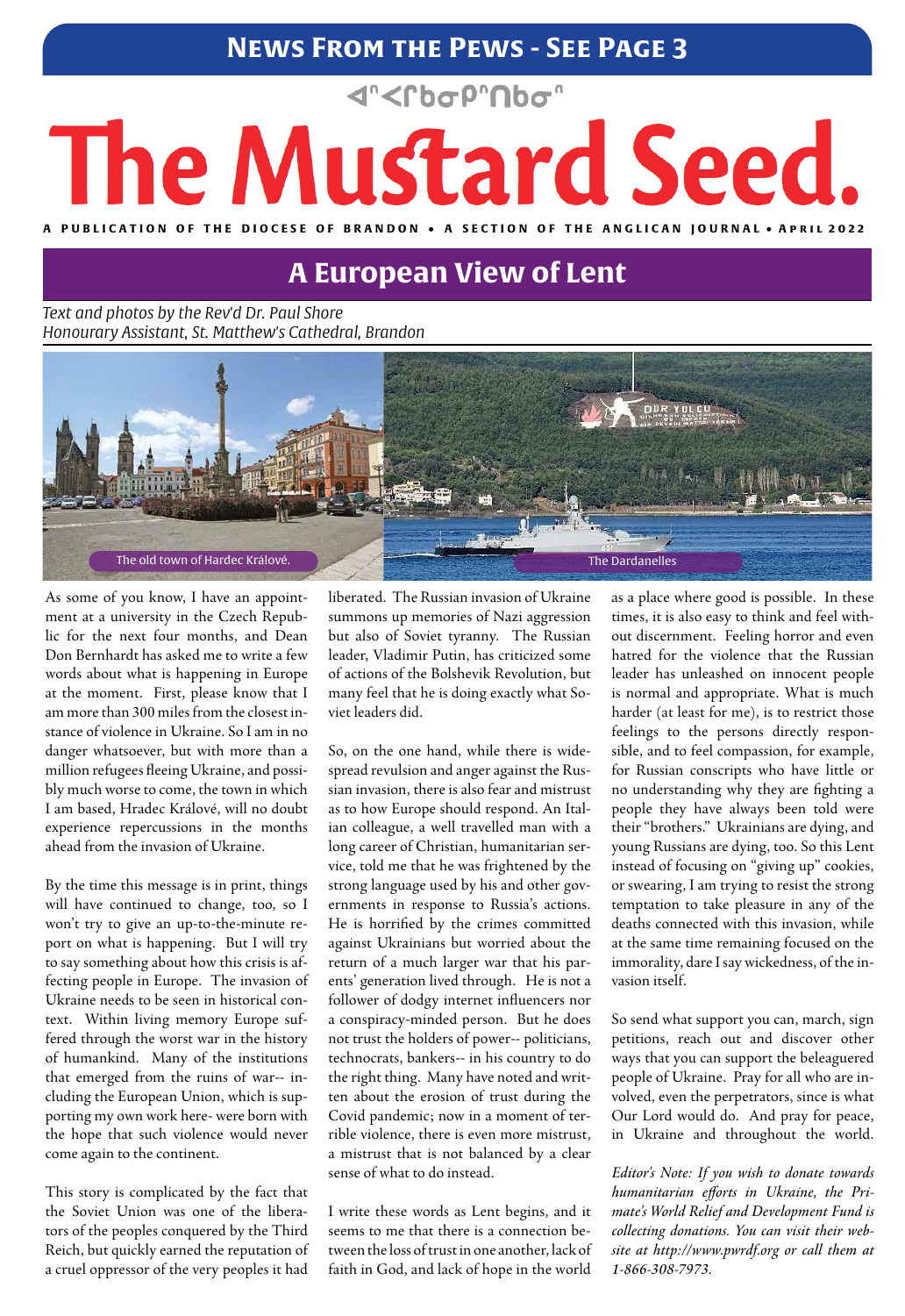I<br>Derl If n the dim recesses of my memory I have a short phrase, (perhaps wisdom from my family, perhaps not) which is a profound statement of human nature. It comes as two connected statements:

Just like the beginning of the year, and appetites and wants which manity truly is: broken and in a few weeks on and the gym is no may be ruling our hearts before need of help. longer crowded, and the bad hab-Christ can. its are creeping back in. Lent is similar. We begin with the best of At the same time, while disciplin-more than your urges. You are intentions, repenting of the false ing ourselves, we are meant to take more than your desires. You are starts or of the failures which hold those urges, desires and wants and more than your wants. You are us back. Ash Wednesday in its so-make our wrestling with them to more than the depression that lemnity finds us thoughtful and be an occasion on which we might overcomes you when you see the thinking clearly about what needs) reach out in an act of mercy, or in) news. You are more than the powto be done.

point. What stretches out in front Lent. This is hard work! of us is the road that takes us to Jerusalem, to the judgement hall of The message of Lent, and of the Pilate and ultimately to the cross. discipline that goes with it, is not This year especially we are all liv-It is easy to weary of the long walk that God is pleased with acts of self ing with the anxiety of the war in of Lent. Like well meaning, hope-denial around sweets or coffee, but Ukraine, the receding pandemic ful folks in January, we began the something much deeper and more and the worry and concern over year with resolutions about the important. We are not our urges. the return to some form of norchanges we need to make in our We are not our appetites. We are mal. You maynot have the capacity lives. You remember those: "I am not our wants. Denial of self is the to take on heavy lenten discipline going to eat better!" or "I am going realization that the power which right now. Simply being present to the gym every day!". Our new urges, appetites and wants have to the unfolding humanitarian diyears resolutions are about mak-in us. In any way that those urges, saster may take all you have or can ing new and healthy habits stick. habits or desires break our rela-muster spiritually. There too is a If you believe the above wisdom, it tionship with one another, or with temptation to wall ourselves off takes three weeks to make the hab-God - we are being controlled by from the horrors of the world and it part of you, and only three days) them, rather that mastering them) the war and the suffering around to break it.

- *1. "It takes three weeks to start a good habit, and three days to break it.*
- *2. It takes three weeks to break a bad*  And then....and then....we find our-allow them to be pruned a little in

*habit, and three days to pick it up."* selves back in the same position. the lenten season. No one wants We have been at this Lent thing were thinking by giving up choco- what we are called to do. No one about 4 weeks now, and there is late, or coffee, or junk food; or by wants to deny themself anything just under three weeks to go at this) taking on that extra discipline for) but that is the very problem with Slacking off or wondering what we to let go of their pride, but that is

charity.

Like well meaning students, some begin Lent like some begin a new semester at school. Doing all the work and never slacking off - but that lasts only for a time, before the real work of temptation starts deep within us. Letting our emotions run riot, allowing our wills to be ruled by desire is the constant temptation. We would rather not the consumption culture in which we live.

ourselves. Lent is the spiritual time us. The cross teaches us that we

to take stock of the desires, urges must face head on what our hu-

You, as you stand before God, are erlessness you may feel in the face

## **A Word From Our Bishop The Mustard Seed**

## *Publisher:*

**The Rt. Rev'd William G. Cliff** *7th Bishop of Brandon Editor (and Secretary of Synod):*  **The Rev'd Matt Koovisk** *mustardseed@brandon.anglican.ca Mail:* The Tri-Valley Parish, c/o Box 15, Virden, MB, R0M 2C0 *Phone:* 204-748-1379 (office)

The Mustard Seed is circulated ten times a year (from September to June), as a section of the Anglican Journal, to all supporting households in the Diocese of Brandon.

Contributions to the expense of the paper are normally requested each March but donations are accepted anytime. Changes of address can be made through your parish or directly with the Anglican Journal. Opinions expressed in this publication are not necessarily those of the Bishop or of the editor.

*Deadline for submissions:* the first of the month. *Please note:* All submissions are subject to editing for clarity, timeliness, appropriateness, or length. Submit writing to the Editor in Microsoft Word file format or in the body of an email. Photographs must be large, high resolution jpg files. Please ensure you have permission from parents or guardians of all minors who have their photos or names published in The Mustard Seed. If including a photo, please send a name of who took the photo along with it, so the Editor can give proper credit!



*Bishop of Brandon*

of the terrors which this world has unleashed.

You are a child of the most high God, who has called you out of darkness and into his marvelous light. This means that you must allow your will to be pruned a little. You must allow your heart to be broken a little because it goes with the road to the cross, and you must allow your heart to be opened a little because it is a hard road, and our brothers and sisters need us to help. The road ahead is all these things, and it may seem daunting, but then again, we are preparing for eternity.

leil Mancor (he/him) Lisa Vaughn (she/her) ı Clif

> On March 1st, the Bishop participated in Pew & Beyond, a video series on Facebook, hosted by the Rev'd Dr. Neil Mancor and the Rev'd Canon Lisa Vaughn. The topic of the discussion was the ever evolving situation in Ukraine.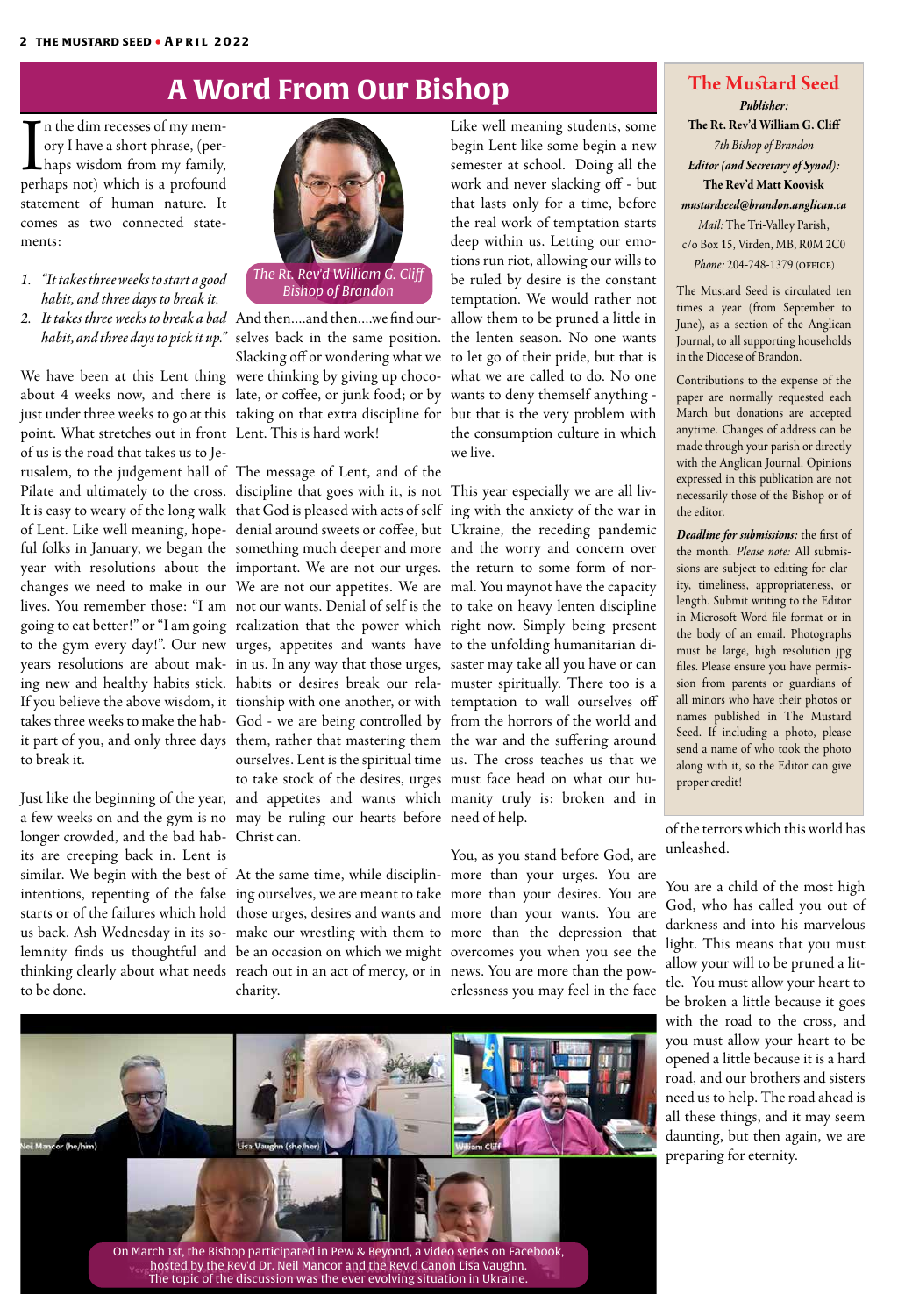## **News from the Pews**

St. Mary the Virgin, Brandon had a clever approach to the Shrove Tuesday pancake supper during the pandemic. Pancakes, sausages, syrup and fruit were prepared, boxed and offered for take-out this year. We were virtually sold-out!

Thanks to the crew of volunteers who prepared, cooked, and helped with the dinner.



**St. Mary's, Brandon** *as submitted by David Vail*

**St. James', Rivers** *as submitted by Kathy Roberts*



April 17th is a special day for Audrey Sadler she will celebrate her 102nd birthday. Audrey was born and raised in Brandon. She met Robert Sadler while working in Elgin and they were married in 1938. She and Bob made their home in many communities and finally settled in Rivers and took up residence in 1952

> On Shrove Tuesday, Christ Church, Russell hosted their annual pancake supper after a hiatus due to COVID-19 public health restrictions. The donations from Pelly Plains Parish members will be sent to PWRDF. In this photo, the Rector of the parish, the Rev'd Chris Pilon serves tea and coffee to the Rev'd Lorraine Bonnell, one of the honorary assistants of the parish, and her husband Garfield.



### **The Pelly Plains Parish** *as submitted by Virginia Beelaert*

on the Riverside Ranch on the bank on the Little Saskatchewan. Here they pursued their love of children, animals and gardening. Audrey and Bob have four children, seven grandchildren, 15 great grandchildren and four great great grandchildren. Over the years they fostered more than 100 children, many keeping in touch with them. Audrey has been very active in the community, teaching Sunday School at St. James, volunteering in the elementary school and supporting the Senior Citizen's Club. Audrey resides in her own home in Rivers, sharing it with daughter Kerri-Mae and Son-in-law, Ted Mayor. We extend our love and best wishes to Audrey for a happy, healthy birthday. Congratulations Audrey!

St. James is a small parish but we are active in the community. Regular donations are given to the local food bank and this past month when Gordon and Lois Allen made the usual delivery of food, it included many knitted toques and mittens as well. Given our harsh winter, I'm sure they were well received.



### **St. Luke's, Souris** *as submitted by Lara Mason*

Mae Hart, a member of St. Luke's Anglican Church. Mae sold St. Luke's famous chocolate Christmas mice at the Hartney, Manitoba craft sale in November. The mice have been quite popular for many years and are a major fundraiser for the church!